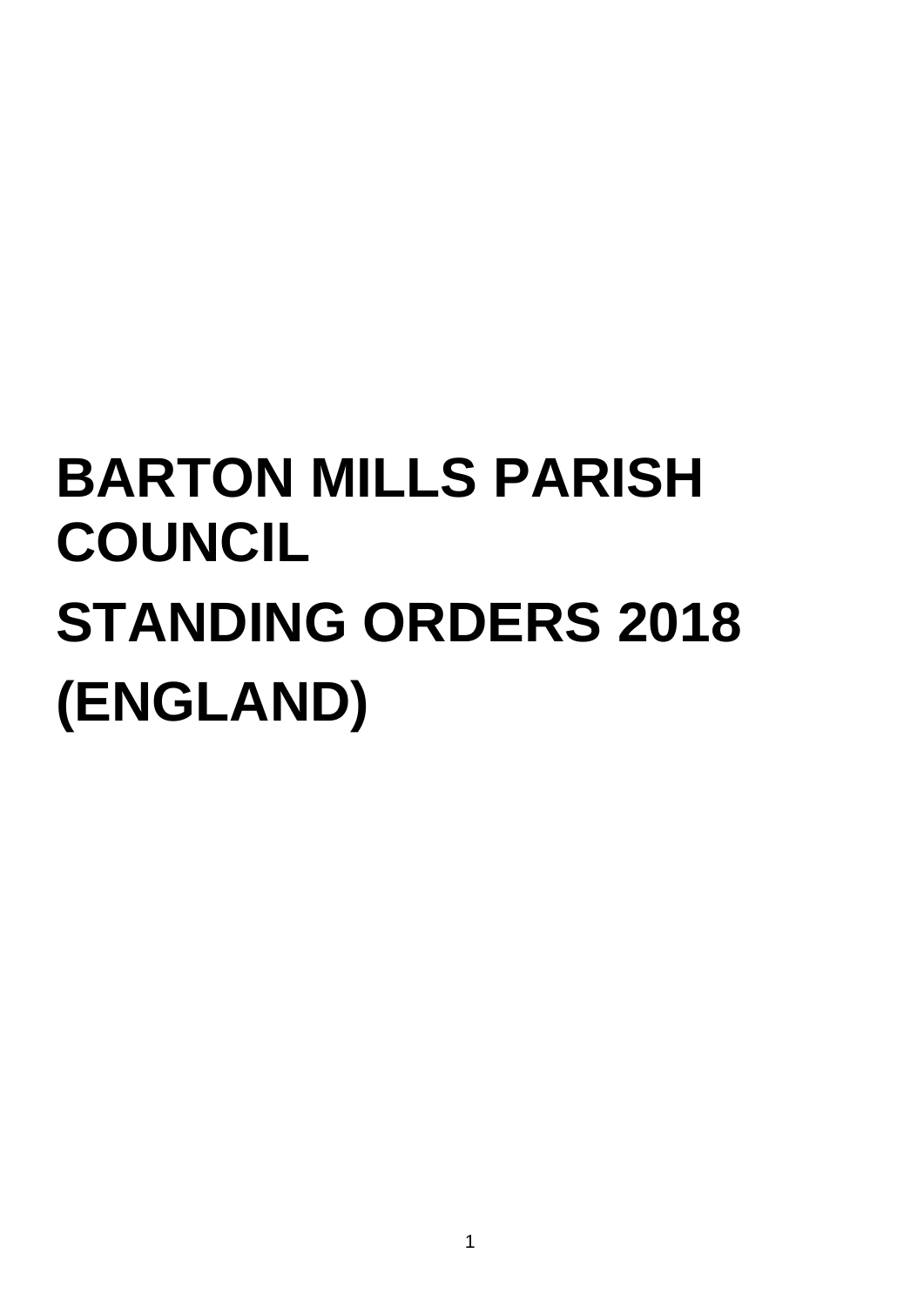| 1. |                                                                                        | 3              |
|----|----------------------------------------------------------------------------------------|----------------|
| 2. |                                                                                        | 4              |
| 3. |                                                                                        | 4              |
| 4. |                                                                                        | 5              |
| 5. |                                                                                        | 6              |
| 6. | EXTRAORDINARY MEETINGS OF THE COUNCIL, COMMITTEES AND SUB-COMMITTEES<br>$\overline{7}$ |                |
| 7. |                                                                                        | $\overline{7}$ |
| 8. |                                                                                        | 7              |
| 9. | <b>MOTIONS FOR A MEETING THAT REQUIRE WRITTEN NOTICE TO BE GIVEN TO THE</b>            | 8              |
|    | 10. MOTIONS AT A MEETING THAT DO NOT REQUIRE WRITTEN NOTICE                            | 8              |
|    |                                                                                        | 8              |
|    |                                                                                        | 9              |
|    |                                                                                        | 9              |
|    |                                                                                        | 10             |
|    |                                                                                        | 10             |
|    |                                                                                        | 11             |
|    |                                                                                        | 11             |
|    |                                                                                        | 11             |
|    |                                                                                        | 12             |
|    |                                                                                        | 12             |
|    | 21. RESPONSIBILITIES UNDER DATA PROTECTION LEGISLATION                                 | 12             |
|    |                                                                                        | 13             |
|    |                                                                                        | 13             |
|    | 24. COMMUNICATING WITH DISTRICT AND COUNTY OR UNITARY COUNCILLORS                      | 13             |
|    |                                                                                        | 13             |
|    |                                                                                        | 13             |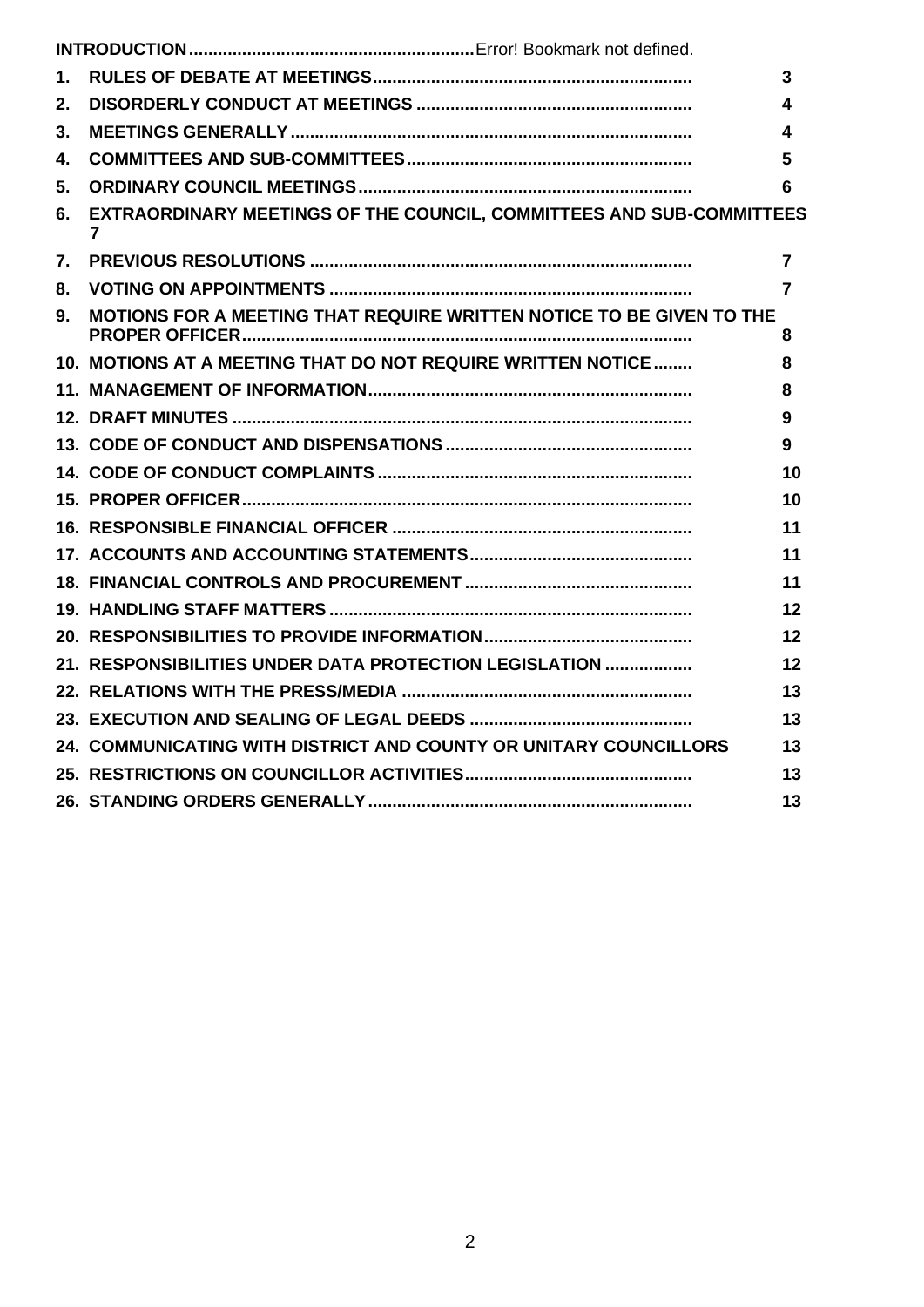### <span id="page-2-0"></span>**RULES OF DEBATE AT MEETINGS**

- a Motions on the agenda shall be considered in the order that they appear unless the order is changed at the discretion of the chairman of the meeting.
- b A motion (including an amendment) shall not be progressed unless it has been moved and seconded.
- c A motion on the agenda that is not moved by its proposer may be treated by the chairman of the meeting as withdrawn.
- d If a motion (including an amendment) has been seconded, it may be withdrawn by the proposer only with the consent of the seconder and the meeting.
- e An amendment is a proposal to remove or add words to a motion. It shall not negate the motion.
- f If an amendment to the original motion is carried, the original motion (as amended) becomes the substantive motion upon which further amendment(s) may be moved.
- g An amendment shall not be considered unless early verbal notice of it is given at the meeting and, if requested by the chairman of the meeting, is expressed in writing to the chairman.
- h A councillor may move an amendment to his own motion if agreed by the meeting. If a motion has already been seconded, the amendment shall be with the consent of the seconder and the meeting.
- i If there is more than one amendment to an original or substantive motion, the amendments shall be moved in the order directed by the chairman of the meeting.
- j Subject to standing order 1(k), only one amendment shall be moved and debated at a time, the order of which shall be directed by the chairman of the meeting.
- k One or more amendments may be discussed together if the chairman of the meeting considers this expedient but each amendment shall be voted upon separately.
- l A councillor may not move more than one amendment to an original or substantive motion.
- m The mover of an amendment has no right of reply at the end of debate on it.
- n Where a series of amendments to an original motion are carried, the mover of the original motion shall have a right of reply either at the end of debate on the first amendment or at the very end of debate on the final substantive motion immediately before it is put to the vote.
- o Unless permitted by the chairman of the meeting, a councillor may speak once in the debate on a motion except:
	- i. to speak on an amendment moved by another councillor:
	- ii. to move or speak on another amendment if the motion has been amended since he last spoke;
	- iii. to make a point of order;
	- iv. to give a personal explanation; or
	- v. to exercise a right of reply.
- p During the debate on a motion, a councillor may interrupt only on a point of order or a personal explanation and the councillor who was interrupted shall stop speaking. A councillor raising a point of order shall identify the standing order which he considers has been breached or specify the other irregularity in the proceedings of the meeting he is concerned by.
- q A point of order shall be decided by the chairman of the meeting and his decision shall be final.
- r When a motion is under debate, no other motion shall be moved except:
	- i. to amend the motion;
	- ii. to proceed to the next business;
	- iii. to adjourn the debate;
	- iv. to put the motion to a vote;
	- v. to ask a person to be no longer heard or to leave the meeting;
	- vi. to refer a motion to a committee or sub-committee for consideration;
	- vii. to exclude the public and press;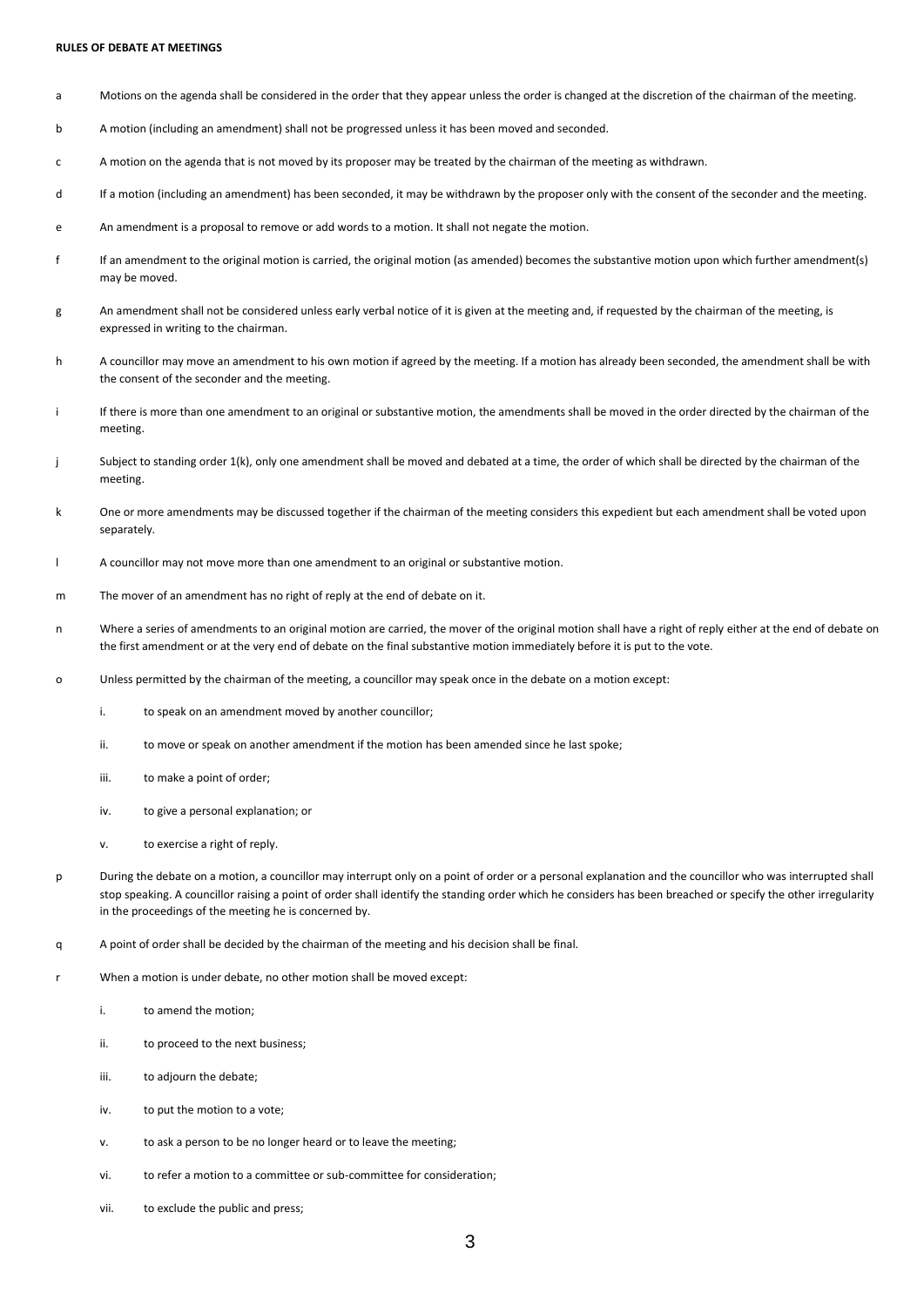- viii. to adjourn the meeting; or
- ix. to suspend particular standing order(s) excepting those which reflect mandatory statutory or legal requirements.
- s Before an original or substantive motion is put to the vote, the chairman of the meeting shall be satisfied that the motion has been sufficiently debated and that the mover of the motion under debate has exercised or waived his right of reply.
- t Excluding motions moved under standing order 1(r), the contributions or speeches by a councillor shall relate only to the motion under discussion and shall not exceed 3 minutes without the consent of the chairman of the meeting.

# <span id="page-3-0"></span>1. **DISORDERLY CONDUCT AT MEETINGS**

- a No person shall obstruct the transaction of business at a meeting or behave offensively or improperly. If this standing order is ignored, the chairman of the meeting shall request such person(s) to moderate or improve their conduct.
- b If person(s) disregard the request of the chairman of the meeting to moderate or improve their conduct, any councillor or the chairman of the meeting may move that the person be no longer heard or be excluded from the meeting. The motion, if seconded, shall be put to the vote without discussion.
- c If a resolution made under standing order 2(b) is ignored, the chairman of the meeting may take further reasonable steps to restore order or to progress the meeting. This may include temporarily suspending or closing the meeting.

### <span id="page-3-1"></span>2. **MEETINGS GENERALLY**

● ●

| <b>Full Council meetings</b> |  |
|------------------------------|--|
| Committee meetings           |  |
| Sub-committee meetings       |  |

- a **Meetings shall not take place in premises which at the time of the meeting are used for the supply of alcohol, unless no other premises are available free of charge or at a reasonable cost.**
- b **The minimum three clear days for notice of a meeting does not include the day on which notice was issued, the day of the meeting, a Sunday, a day of the Christmas break, a day of the Easter break or of a bank holiday or a day appointed for public thanksgiving or mourning.**
- c **The minimum three clear days' public notice for a meeting does not include the day on which the notice was issued or the day of the meeting unless the meeting is convened at shorter notice.**
- ● d **Meetings shall be open to the public unless their presence is prejudicial to the public interest by reason of the confidential nature of the business to be transacted or for other special reasons. The public's exclusion from part or all of a meeting shall be by a resolution which shall give reasons for the public's exclusion.**
	- e Members of the public may make representations, answer questions and give evidence at a meeting which they are entitled to attend in respect of the business on the agenda.
	- f The period of time designated for public participation at a meeting in accordance with standing order 3(e) shall not exceed fifteen minutes unless directed by the chairman of the meeting.
	- g Subject to standing order 3(f), a member of the public shall not speak for more than three minutes.
	- h In accordance with standing order 3(e), a question shall not require a response at the meeting nor start a debate on the question. The chairman of the meeting may direct that a written or oral response be given. i A person shall raise his hand when requesting to speak and stand when speaking (except when a person has a disability or is likely to suffer discomfort). The chairman of the meeting may at any time permit a person to be seated when speaking.
	- j A person who speaks at a meeting shall direct his comments to the chairman of the meeting.
	- Only one person is permitted to speak at a time. If more than one person wants to speak, the chairman of the meeting shall direct the order of speaking.
- l **Subject to standing order 3(m), a person who attends a meeting is permitted to report on the meeting whilst the meeting is open to the public. To "report" means to film, photograph, make an audio recording of meeting proceedings, use any other means for enabling persons not present to see or hear the meeting as it takes place or later or to report or to provide oral or written commentary about the meeting so that the report or commentary is available as the meeting takes place or later to persons not present.**
- m **A person present at a meeting may not provide an oral report or oral commentary about a meeting as it takes place**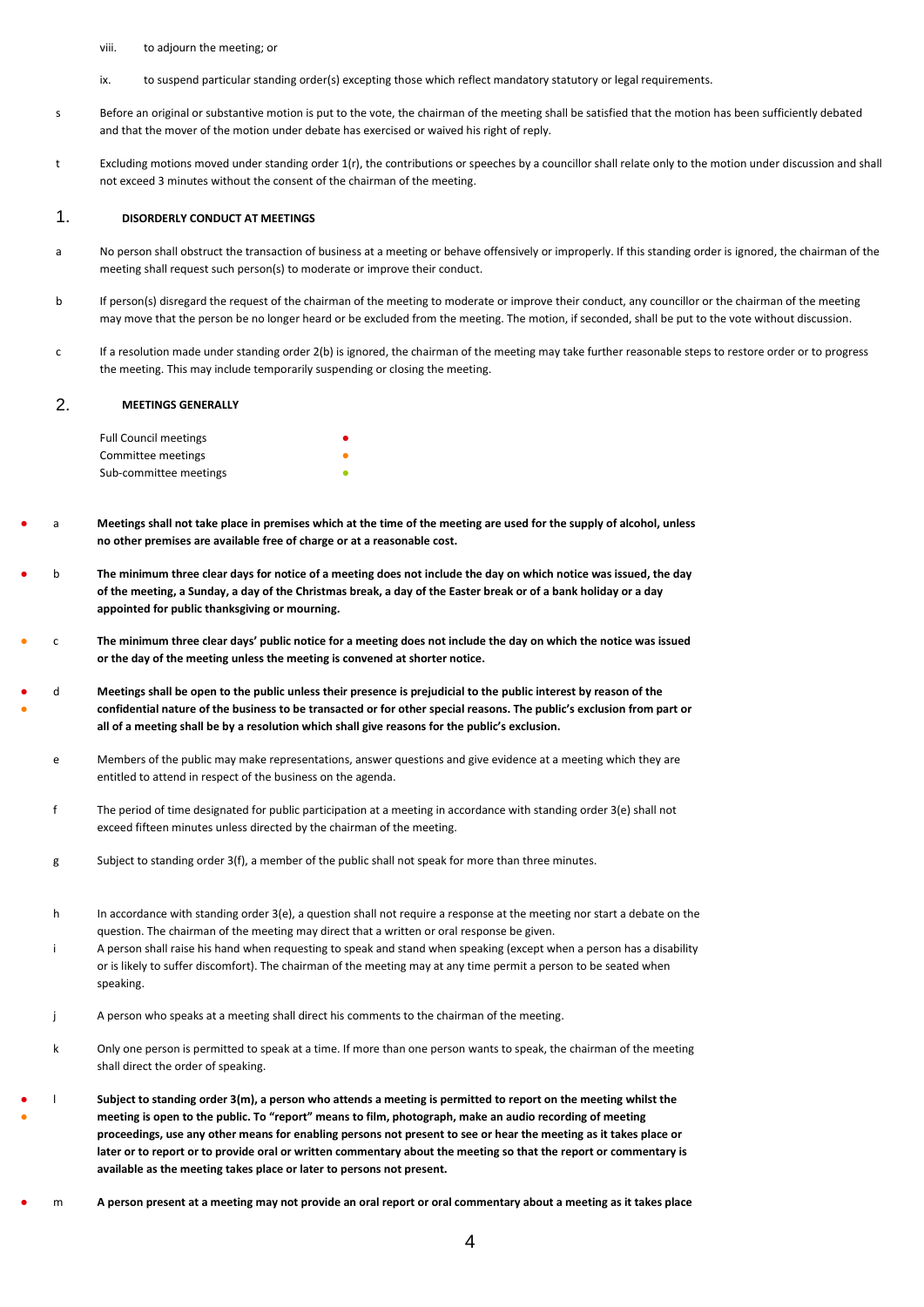without permission.

●

●

●

- ● n **The press shall be provided with reasonable facilities for the taking of their report of all or part of a meeting at which they are entitled to be present.**
- o **Subject to standing orders which indicate otherwise, anything authorised or required to be done by, to or before the Chairman of the Council may in his absence be done by, to or before the Vice-Chairman of the Council (if there is one).**
- p **The Chairman of the Council, if present, shall preside at a meeting. If the Chairman is absent from a meeting, the Vice-Chairman of the Council (if there is one) if present, shall preside. If both the Chairman and the Vice-Chairman are absent from a meeting, a councillor as chosen by the councillors present at the meeting shall preside at the meeting.**
- ● q **Subject to a meeting being quorate, all questions at a meeting shall be decided by a majority of the councillors and non-councillors with voting rights present and voting.**
- ● r **The chairman of a meeting may give an original vote on any matter put to the vote, and in the case of an equality of votes may exercise his casting vote whether or not he gave an original vote.**

*See standing orders 5(h) and (i) for the different rules that apply in the election of the Chairman of the Council at the annual meeting of the Council.*

- s **Unless standing orders provide otherwise, voting on a question shall be by a show of hands. At the request of a councillor, the voting on any question shall be recorded so as to show whether each councillor present and voting gave his vote for or against that question.** Such a request shall be made before moving on to the next item of business on the agenda.
	- t The minutes of a meeting shall include an accurate record of the following:
		- i. the time and place of the meeting;
		- ii. the names of councillors who are present and the names of councillors who are absent;
		- iii. interests that have been declared by councillors and non-councillors with voting rights;
		- iv. the grant of dispensations (if any) to councillors and non-councillors with voting rights;
		- v. whether a councillor or non-councillor with voting rights left the meeting when matters that they held interests in were being considered;
		- vi. if there was a public participation session; and
		- vii. the resolutions made.
- ● ● u **A councillor or a non-councillor with voting rights who has a disclosable pecuniary interest or another interest as set out in the Council's code of conduct in a matter being considered at a meeting is subject to statutory limitations or restrictions under the code on his right to participate and vote on that matter.**
- No business may be transacted at a meeting unless at least one-third of the whole number of members of the **Council are present and in no case shall the quorum of a meeting be less than three.** *See standing order 4d(viii) for the quorum of a committee or sub-committee meeting.*
- ● w **If a meeting is or becomes inquorate no business shall be transacted** and the meeting shall be closed. The business on the agenda for the meeting shall be adjourned to another meeting.
	- x A meeting shall not exceed a period of two and a half hours unless the Chairman gives consent..

# <span id="page-4-0"></span>3. **COMMITTEES AND SUB-COMMITTEES**

- a **Unless the Council determines otherwise, a committee may appoint a sub-committee whose terms of reference and members shall be determined by the committee.**
- b **The members of a committee may include non-councillors unless it is a committee which regulates and controls the finances of the Council.**
- c **Unless the Council determines otherwise, all the members of an advisory committee and a sub-committee of the advisory committee may be non-**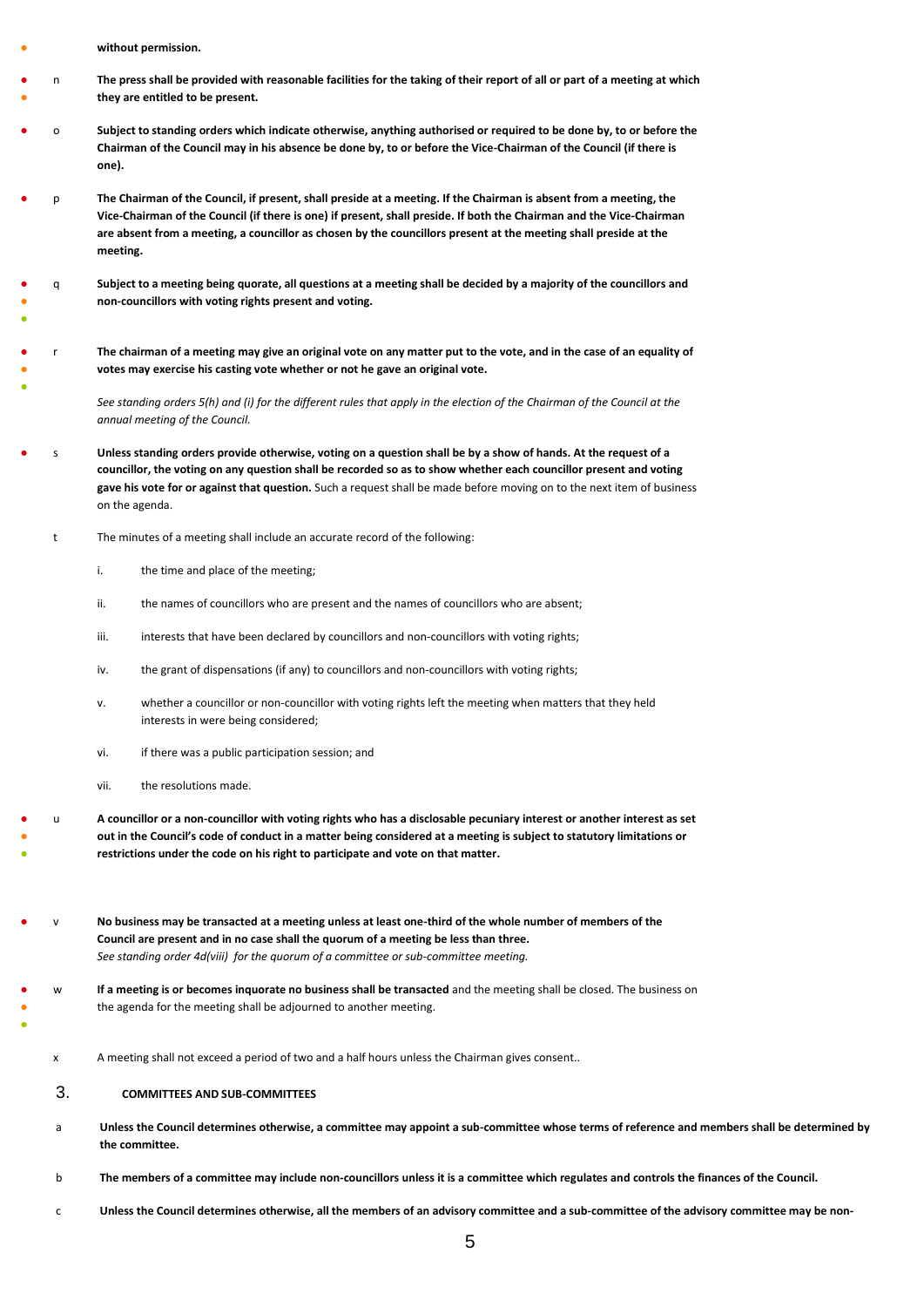### **councillors.**

- d The Council may appoint standing committees or other committees as may be necessary, and:
	- i. shall determine their terms of reference;
	- ii. shall determine the number and time of the ordinary meetings of a standing committee up until the date of the next annual meeting of the Council;
	- iii. shall permit a committee, other than in respect of the ordinary meetings of a committee, to determine the number and time of its meetings;
	- iv. shall, subject to standing orders 4(b) and (c), appoint and determine the terms of office of members of such a committee;
	- v. may, subject to standing orders 4(b) and (c), appoint and determine the terms of office of the substitute members to a committee whose role is to replace the ordinary members at a meeting of a committee if the ordinary members of the committee confirm to the Proper Officer two days before the meeting that they are unable to attend;
	- vi. shall, after it has appointed the members of a standing committee, appoint the chairman of the standing committee;
	- vii. shall permit a committee other than a standing committee, to appoint its own chairman at the first meeting of the committee;
	- viii. shall determine the place, notice requirements and quorum for a meeting of a committee and a sub-committee which, in both cases, shall be no less than three;
	- ix. shall determine if the public may participate at a meeting of a committee;
	- x. shall determine if the public and press are permitted to attend the meetings of a sub-committee and also the advance public notice requirements, if any, required for the meetings of a sub-committee;
	- xi. shall determine if the public may participate at a meeting of a sub-committee that they are permitted to attend; and
	- xii. may dissolve a committee or a sub-committee.

### <span id="page-5-0"></span>4. **ORDINARY COUNCIL MEETINGS**

- a **In an election year, the annual meeting of the Council shall be held on or within 14 days following the day on which the councillors elected take office.**
- b **In a year which is not an election year, the annual meeting of the Council shall be held on such day in May as the Council decides.**
- c **If no other time is fixed, the annual meeting of the Council shall take place at 7:30pm.**
- d **In addition to the annual meeting of the Council, at least three other ordinary meetings shall be held in each year on such dates and times as the Council decides.**
- e **The first business conducted at the annual meeting of the Council shall be the election of the Chairman and Vice-Chairman (if there is one) of the Council.**
- The Chairman of the Council, unless he has resigned or becomes disqualified, shall continue in office and preside at the annual meeting until his **successor is elected at the next annual meeting of the Council.**
- g **The Vice-Chairman of the Council, if there is one, unless he resigns or becomes disqualified, shall hold office until immediately after the election of the Chairman of the Council at the next annual meeting of the Council.**
- h **In an election year, if the current Chairman of the Council has not been re-elected as a member of the Council, he shall preside at the annual meeting until a successor Chairman of the Council has been elected. The current Chairman of the Council shall not have an original vote in respect of the election of the new Chairman of the Council but shall give a casting vote in the case of an equality of votes.**
- i **In an election year, if the current Chairman of the Council has been re-elected as a member of the Council, he shall preside at the annual meeting until a new Chairman of the Council has been elected. He may exercise an original vote in respect of the election of the new Chairman of the Council and shall give a casting vote in the case of an equality of votes.**
- j The maximum consectutive terms of office of a chairman is four.
- k Following the election of the Chairman of the Council and Vice-Chairman (if there is one) of the Council at the annual meeting, the business shall include:
	- i. **In an election year, delivery by the Chairman of the Council and councillors of their acceptance of office forms unless the Council resolves for this to be done at a later date. In a year which is not an election year, delivery by the Chairman of the Council of his acceptance of office form unless the Council resolves for this to be done at a later date;**
	- ii. Confirmation of the accuracy of the minutes of the last meeting of the Council;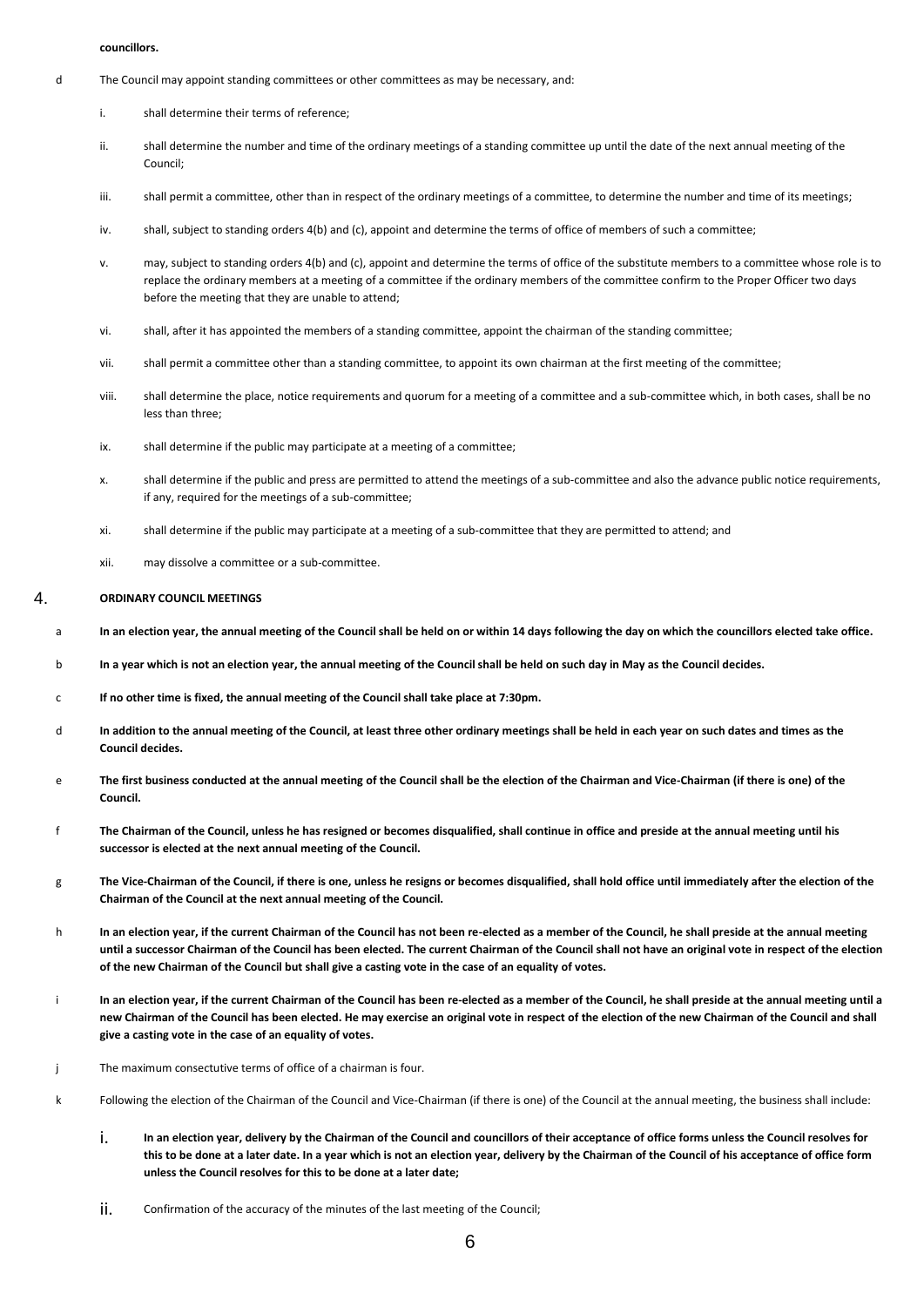- jij. Receipt of the minutes of the last meeting of a committee;
- iv. Consideration of the recommendations made by a committee;
- v. Review of delegation arrangements to committees, sub-committees, staff and other local authorities;
- V<sub>i.</sub> Review of the terms of reference for committees;
- VII. Appointment of members to existing committees;
- viii. Appointment of any new committees in accordance with standing order 4;
- ix. Review and adoption of appropriate standing orders and financial regulations;
- x. Review of arrangements (including legal agreements) with other local authorities, not-for-profit bodies and businesses.
- xi. Review of representation on or work with external bodies and arrangements for reporting back;
- xii. In an election year, to make arrangements with a view to the Council becoming eligible to exercise the general power of competence in the future;
- xiii. Review of inventory of land and other assets including buildings and office equipment;
- xiv. Confirmation of arrangements for insurance cover in respect of all insurable risks;
- xv. Review of the Council's and/or staff subscriptions to other bodies;
- xvi. Review of the Council's complaints procedure;
- xvii. Review of the Council's policies, procedures and practices in respect of its obligations under freedom of information and data protection legislation (*see also standing orders 11, 20 and 21*);
- xviii. Review of the Council's policy for dealing with the press/media;
- xix. Review of the Council's employment policies and procedures;
- xx. Review of the Council's expenditure incurred under s.137 of the Local Government Act 1972 or the general power of competence.
- xxi. Determining the time and place of ordinary meetings of the Council up to and including the next annual meeting of the Council.

# <span id="page-6-0"></span>5. **EXTRAORDINARY MEETINGS OF THE COUNCIL, COMMITTEES AND SUB-COMMITTEES**

- a **The Chairman of the Council may convene an extraordinary meeting of the Council at any time.**
- b **If the Chairman of the Council does not call an extraordinary meeting of the Council within seven days of having been requested in writing to do so by two councillors, any two councillors may convene an extraordinary meeting of the Council. The public notice giving the time, place and agenda for such a meeting shall be signed by the two councillors.**
- c The chairman of a committee or a sub-committee may convene an extraordinary meeting of the committee or the sub-committee at any time.
- d If the chairman of a committee or a sub-committee does not call an extraordinary meeting within seven days of having been requested to do so by two members of the committee or the sub-committee, any two members of the committee or the sub-committee may convene an extraordinary meeting of the committee or a sub-committee.

### <span id="page-6-1"></span>6. **PREVIOUS RESOLUTIONS**

- a A resolution shall not be reversed within six months except either by a special motion, which requires written notice by at least two councillors to be given to the Proper Officer in accordance with standing order 9, or by a motion moved in pursuance of the recommendation of a committee or a sub-committee.
- b When a motion moved pursuant to standing order 7(a) has been disposed of, no similar motion may be moved for a further six months.

### <span id="page-6-2"></span>7. **VOTING ON APPOINTMENTS**

**a** Where more than two persons have been nominated for a position to be filled by the Council and none of those persons has received an absolute majority of votes in their favour, the name of the person having the least number of votes shall be struck off the list and a fresh vote taken. This process shall continue until a majority of votes is given in favour of one person. A tie in votes may be settled by the casting vote exercisable by the chairman of the meeting.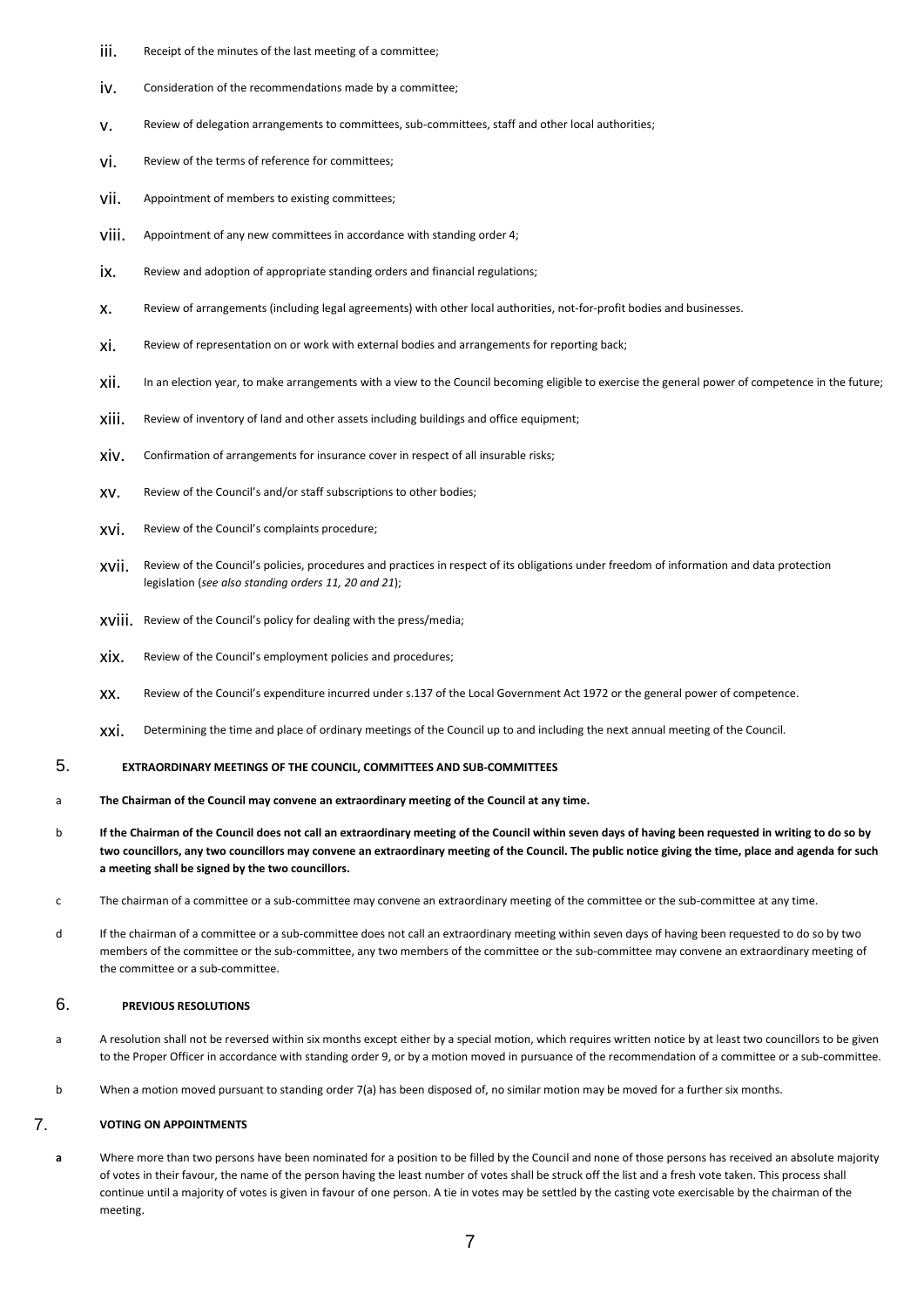# <span id="page-7-0"></span>8. **MOTIONS FOR A MEETING THAT REQUIRE WRITTEN NOTICE TO BE GIVEN TO THE PROPER OFFICER**

- a A motion shall relate to the responsibilities of the meeting for which it is tabled and in any event shall relate to the performance of the Council's statutory functions, powers and obligations or an issue which specifically affects the Council's area or its residents.
- b No motion may be moved at a meeting unless it is on the agenda and the mover has given written notice of its wording to the Proper Officer at least five clear days before the meeting. Clear days do not include the day of the notice or the day of the meeting.
- c The Proper Officer may, before including a motion on the agenda received in accordance with standing order 9(b), correct obvious grammatical or typographical errors in the wording of the motion.
- d If the Proper Officer considers the wording of a motion received in accordance with standing order 9(b) is not clear in meaning, the motion shall be rejected until the mover of the motion resubmits it, so that it can be understood, in writing, to the Proper Officer at least three clear days before the meeting.
- e If the wording or subject of a proposed motion is considered improper, the Proper Officer shall consult with the chairman of the forthcoming meeting or, as the case may be, the councillors who have convened the meeting, to consider whether the motion shall be included in the agenda or rejected.
- f The decision of the Proper Officer as to whether or not to include the motion on the agenda shall be final.
- g Motions received shall be recorded and numbered in the order that they are received.
- h Motions rejected shall be recorded with an explanation by the Proper Officer of the reason for rejection.

# <span id="page-7-1"></span>9. **MOTIONS AT A MEETING THAT DO NOT REQUIRE WRITTEN NOTICE**

- a The following motions may be moved at a meeting without written notice to the Proper Officer:
	- i. to correct an inaccuracy in the draft minutes of a meeting;
	- ii. to move to a vote;
	- iii. to defer consideration of a motion;
	- iv. to refer a motion to a particular committee or sub-committee;
	- v. to appoint a person to preside at a meeting;
	- vi. to change the order of business on the agenda;
	- vii. to proceed to the next business on the agenda;
	- viii. to require a written report;
	- ix. to appoint a committee or sub-committee and their members;
	- x. to extend the time limits for speaking;
	- xi. to exclude the press and public from a meeting in respect of confidential or other information which is prejudicial to the public interest;
	- xii. to not hear further from a councillor or a member of the public;
	- xiii. to exclude a councillor or member of the public for disorderly conduct;
	- xiv. to temporarily suspend the meeting;
	- xv. to suspend a particular standing order (unless it reflects mandatory statutory or legal requirements);
	- xvi. to adjourn the meeting; or
- xvii. to close the meeting.

# <span id="page-7-2"></span>10. **MANAGEMENT OF INFORMATION**

*See also standing order 20.*

- a **The Council shall have in place and keep under review, technical and organisational measures to keep secure information (including personal data) which it holds in paper and electronic form. Such arrangements shall include deciding who has access to personal data and encryption of personal data.**
- b **The Council shall have in place, and keep under review, policies for the retention and safe destruction of all information (including personal data) which it holds in paper and electronic form. The Council's retention policy shall confirm the period for which information (including personal data) shall be retained or if this is not possible the criteria used to determine that period (e.g. the Limitation Act 1980).**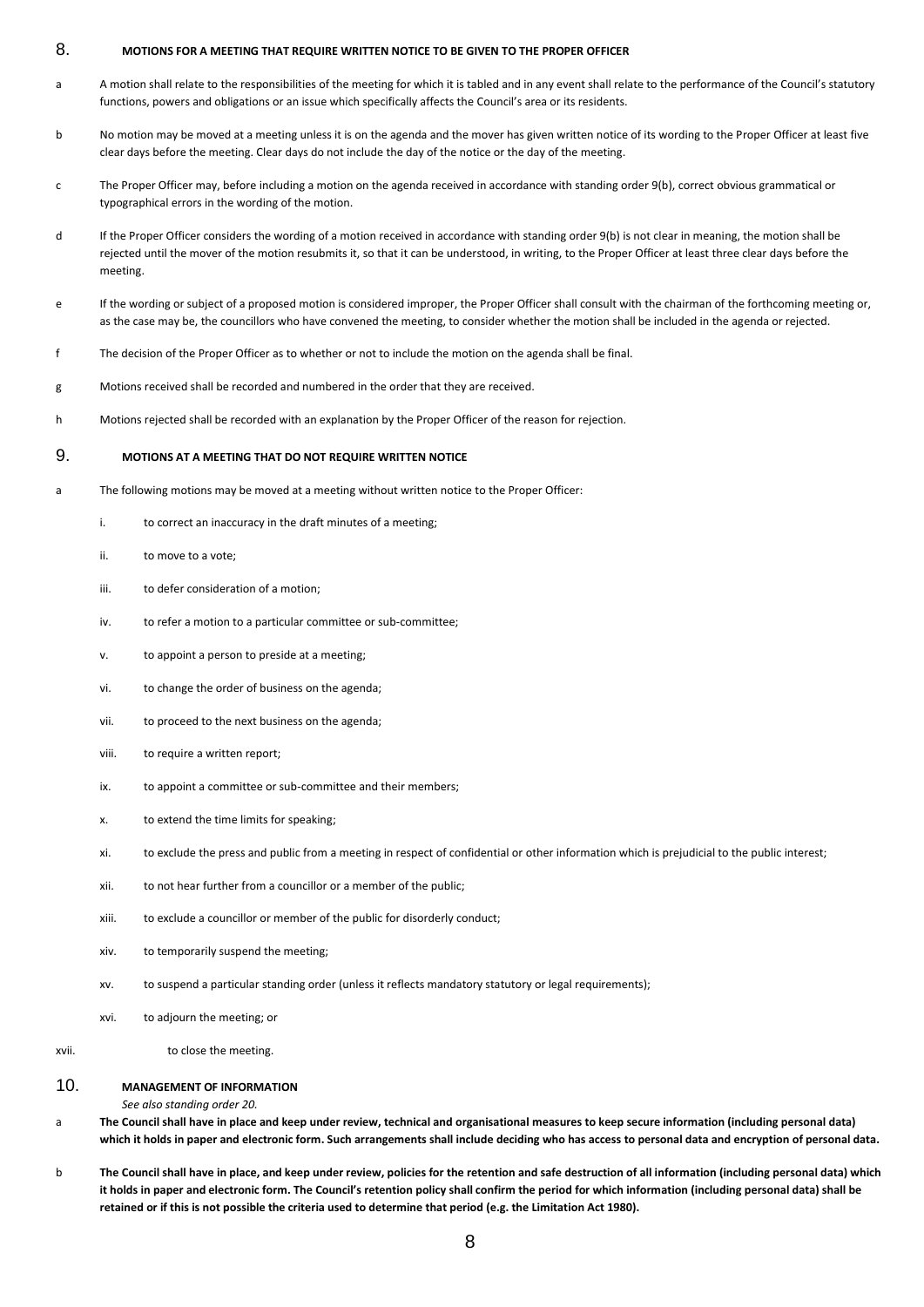- c **The agenda, papers that support the agenda and the minutes of a meeting shall not disclose or otherwise undermine confidential information or personal data without legal justification.**
- d **Councillors, staff, the Council's contractors and agents shall not disclose confidential information or personal data without legal justification.**

# <span id="page-8-0"></span>11. **DRAFT MINUTES**

● ● ●

| <b>Full Council meetings</b> | ٠ |
|------------------------------|---|
| Committee meetings           | ٠ |
| Sub-committee meetings       | ● |

a If the draft minutes of a preceding meeting have been served on councillors with the agenda to attend the meeting at which they are due to be approved for accuracy, they shall be taken as read.

- b There shall be no discussion about the draft minutes of a preceding meeting except in relation to their accuracy. A motion to correct an inaccuracy in the draft minutes shall be moved in accordance with standing order 10(a)(i).
- c The accuracy of draft minutes, including any amendment(s) made to them, shall be confirmed by resolution and shall be signed by the chairman of the meeting and stand as an accurate record of the meeting to which the minutes relate.
- $d$  If the chairman of the meeting does not consider the minutes to be an accurate record of the meeting to which they relate, he shall sign the minutes and include a paragraph in the following terms or to the same effect:

"The chairman of this meeting does not believe that the minutes of the meeting of the ( ) held on (date) in respect of ( ) were a correct record but his view was not upheld by the meeting and the minutes are confirmed as an accurate record of the proceedings."

# e **If the Council's gross annual income or expenditure (whichever is higher) does not exceed £25,000, it shall publish draft minutes on a website which is publicly accessible and free of charge not later than one month after the meeting has taken place.**

f Subject to the publication of draft minutes in accordance with standing order 12(e) and standing order 20(a) and following a resolution which confirms the accuracy of the minutes of a meeting, the draft minutes or recordings of the meeting for which approved minutes exist shall be destroyed.

# <span id="page-8-1"></span>12. **CODE OF CONDUCT AND DISPENSATIONS**

*See also standing order 3(u).*

- a All councillors and non-councillors with voting rights shall observe the code of conduct adopted by the Council.
- b Unless he has been granted a dispensation, a councillor or non-councillor with voting rights shall withdraw from a meeting when it is considering a matter in which he has a disclosable pecuniary interest. He may return to the meeting after it has considered the matter in which he had the interest.
- c Unless he has been granted a dispensation, a councillor or non-councillor with voting rights shall withdraw from a meeting when it is considering a matter in which he has another interest if so required by the Council's code of conduct. He may return to the meeting after it has considered the matter in which he had the interest.
- d **Dispensation requests shall be in writing and submitted to the Proper Officer** as soon as possible before the meeting, or failing that, at the start of the meeting for which the dispensation is required.
- e A decision as to whether to grant a dispensation shall be made by the Proper Officer and that decision is final.
- f A dispensation request shall confirm:
	- i. the description and the nature of the disclosable pecuniary interest or other interest to which the request for the dispensation relates;
	- ii. whether the dispensation is required to participate at a meeting in a discussion only or a discussion and a vote;
	- iii. the date of the meeting or the period (not exceeding four years) for which the dispensation is sought; and
	- iv. an explanation as to why the dispensation is sought.
- g Subject to standing orders 13(d) and (f), a dispensation requestshall be considered by the Proper Officer before the meeting or, if this is not possible, at the start of the meeting for which the dispensation is require.
- **h A dispensation may be granted in accordance with standing order 13(e) if having regard to all relevant circumstances any of the following apply:**
	- **i. without the dispensation the number of persons prohibited from participating in the particular business would be so great a proportion of the meeting transacting the business as to impede the transaction of the business;**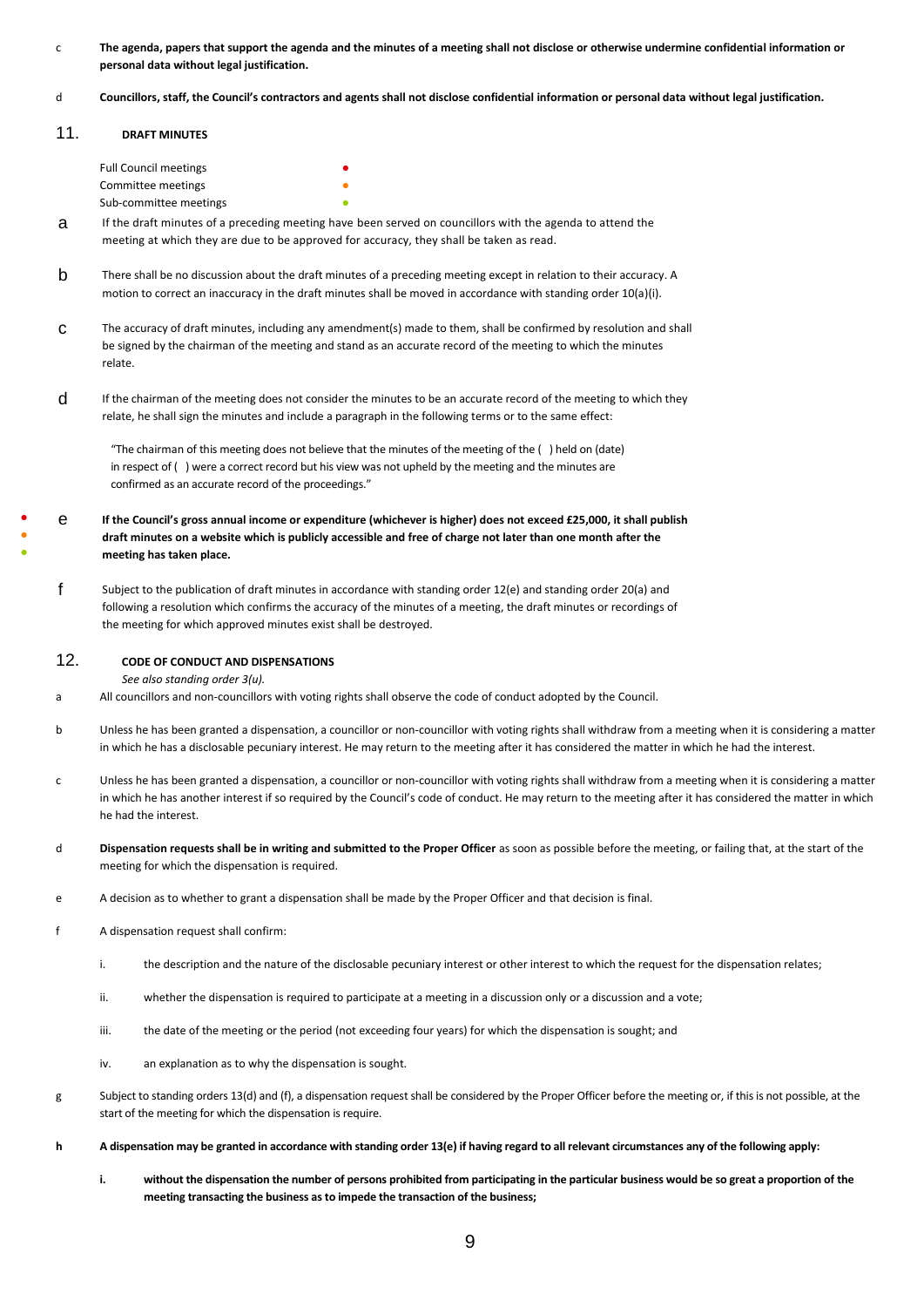### **ii. granting the dispensation is in the interests of persons living in the Council's area; or**

### iii. **it is otherwise appropriate to grant a dispensation.**

# <span id="page-9-0"></span>13. **CODE OF CONDUCT COMPLAINTS**

- a Upon notification by the District or Unitary Council that it is dealing with a complaint that a councillor or non-councillor with voting rights has breached the Council's code of conduct, the Proper Officer shall, subject to standing order 11, report this to the Council.
- b Where the notification in standing order 14(a) relates to a complaint made by the Proper Officer, the Proper Officer shall notify the Chairman of Council of this fact, and the Chairman shall nominate another staff member to assume the duties of the Proper Officer in relation to the complaint until it has been determined and the Council has agreed what action, if any, to take in accordance with standing order 14(d).
- c The Council may:
	- i. provide information or evidence where such disclosure is necessary to investigate the complaint or is a legal requirement;
	- ii. seek information relevant to the complaint from the person or body with statutory responsibility for investigation of the matter;
- d **Upon notification by the District or Unitary Council that a councillor or non-councillor with voting rights has breached the Council's code of conduct, the Council shall consider what, if any, action to take against him. Such action excludes disqualification or suspension from office.**

# <span id="page-9-1"></span>14. **PROPER OFFICER**

- a The Proper Officer shall be either (i) the clerk or (ii) other staff member(s) nominated by the Council to undertake the work of the Proper Officer when the Proper Officer is absent.
- b The Proper Officer shall:
	- i. **at least three clear days before a meeting of the council, a committee** or a sub-committee**,**
		- **serve on councillors by delivery or post at their residences or by email authenticated in such manner as the Proper Officer thinks fit, a signed summons confirming the time, place and the agenda (provided the councillor has consented to service by email), and**
		- **Provide, in a conspicuous place, public notice of the time, place and agenda (provided that the public notice with agenda of an extraordinary meeting of the Council convened by councillors is signed by them).**

*See standing order 3(b) for the meaning of clear days for a meeting of a full council and standing order 3(c) for the meaning of clear days for a meeting of a committee;*

- ii. subject to standing order 9, include on the agenda all motions in the order received unless a councillor has given written notice at least three days before the meeting confirming his withdrawal of it;
- iii. **convene a meeting of the Council for the election of a new Chairman of the Council, occasioned by a casual vacancy in his office;**
- iv. **facilitate inspection of the minute book by local government electors;**
- v. **receive and retain copies of byelaws made by other local authorities;**
- vi. hold acceptance of office forms from councillors;
- vii. hold a copy of every councillor's register of interests;
- viii. assist with responding to requests made under freedom of information legislation and rights exercisable under data protection legislation, in accordance with the Council's relevant policies and procedures;
- ix. liaise, as appropriate, with the Council's Data Protection Officer;
- x. receive and send general correspondence and notices on behalf of the Council except where there is a resolution to the contrary;
- xi. assist in the organisation of, storage of, access to, security of and destruction of information held by the Council in paper and electronic form subject to the requirements of data protection and freedom of information legislation and other legitimate requirements (e.g. the Limitation Act 1980);
- xii. arrange for legal deeds to be executed; (*see also standing order 23);*
- xiii. arrange or manage the prompt authorisation, approval, and instruction regarding any payments to be made by the Council in accordance with its financial regulations;
- xiv. record every planning application notified to the Council and the Council's response to the local planning authority in a book for such purpose;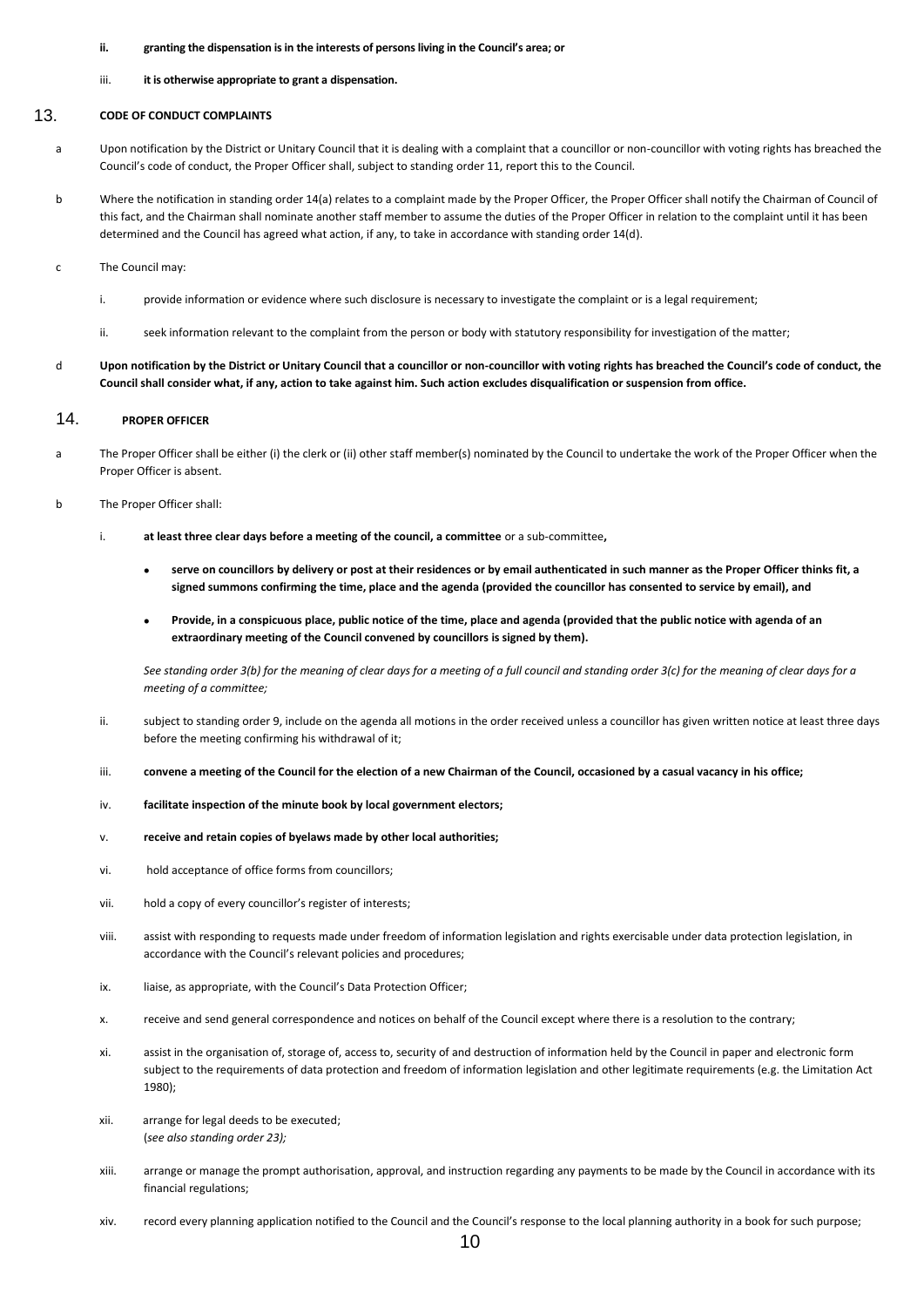- xv. refer a planning application received by the Council to the Councillor with responsibility for planning or in his absence the Chairman within two working days of receipt to facilitate an extraordinary meeting if the nature of a planning application requires consideration before the next ordinary meeting of the Council.
- xvi. manage access to information about the Council via the publication scheme; and
- xvii. retain custody of the seal of the Council (if there is one) which shall not be used without a resolution to that effect. (s*ee also standing order 23).*

# <span id="page-10-0"></span>15. **RESPONSIBLE FINANCIAL OFFICER**

**a** The Council shall appoint appropriate staff member(s) to undertake the work of the Responsible Financial Officer when the Responsible Financial Officer is absent.

# <span id="page-10-1"></span>16. **ACCOUNTS AND ACCOUNTING STATEMENTS**

- a "Proper practices" in standing orders refer to the most recent version of "Governance and Accountability for Local Councils a Practitioners' Guide".
- b All payments by the Council shall be authorised, approved and paid in accordance with the law, proper practices and the Council's financial regulations.
- c The Responsible Financial Officer shall supply to each councillor as soon as practicable after 30 June, 30 September and 31 December in each year a statement to summarise:
	- i. the Council's receipts and payments (or income and expenditure) for each quarter;
	- ii. the Council's aggregate receipts and payments (or income and expenditure) for the year to date;
	- iii. the balances held at the end of the quarter being reported and

which includes a comparison with the budget for the financial year and highlights any actual or potential overspends.

- d As soon as possible after the financial year end at 31 March, the Responsible Financial Officer shall provide:
	- i. each councillor with a statement summarising the Council's receipts and payments (or income and expenditure) for the last quarter and the year to date for information; and
	- ii. to the Council the accounting statements for the year in the form of Section 1 of the annual governance and accountability return, as required by proper practices, for consideration and approval.
- e The year-end accounting statements shall be prepared in accordance with proper practices and apply the form of accounts determined by the Council (receipts and payments, or income and expenditure) for the year to 31 March. A completed draft annual governance and accountability return shall be presented to all councillors at least 14 days prior to anticipated approval by the Council. The annual governance and accountability return of the Council, which is subject to external audit, including the annual governance statement, shall be presented to the Council for consideration and formal approval before 30 June.

# <span id="page-10-2"></span>17. **FINANCIAL CONTROLS AND PROCUREMENT**

- a. The Council shall consider and approve financial regulations drawn up by the Responsible Financial Officer, which shall include detailed arrangements in respect of the following:
	- i. the keeping of accounting records and systems of internal controls;
	- ii. the assessment and management of financial risks faced by the Council;
	- iii. the work of the independent internal auditor in accordance with proper practices and the receipt of regular reports from the internal auditor, which shall be required at least annually:
	- iv. the inspection and copying by councillors and local electors of the Council's accounts and/or orders of payments; and
	- v. whether contracts with an estimated value below **£25,000** due to special circumstances are exempt from a tendering process or procurement exercise.
- b. Financial regulations shall be reviewed regularly and at least annually for fitness of purpose.
- c. **A public contract regulated by the Public Contracts Regulations 2015 with an estimated value in excess of £25,000 but less than the relevant thresholds in standing order 18(f) is subject to Regulations 109-114 of the Public Contracts Regulations 2015 which include a requirement on the Council to advertise the contract opportunity on the Contracts Finder website regardless of what other means it uses to advertise the opportunity.**
- d. Subject to additional requirements in the financial regulations of the Council, the tender process for contracts for the supply of goods, materials, services or the execution of works shall include, as a minimum, the following steps: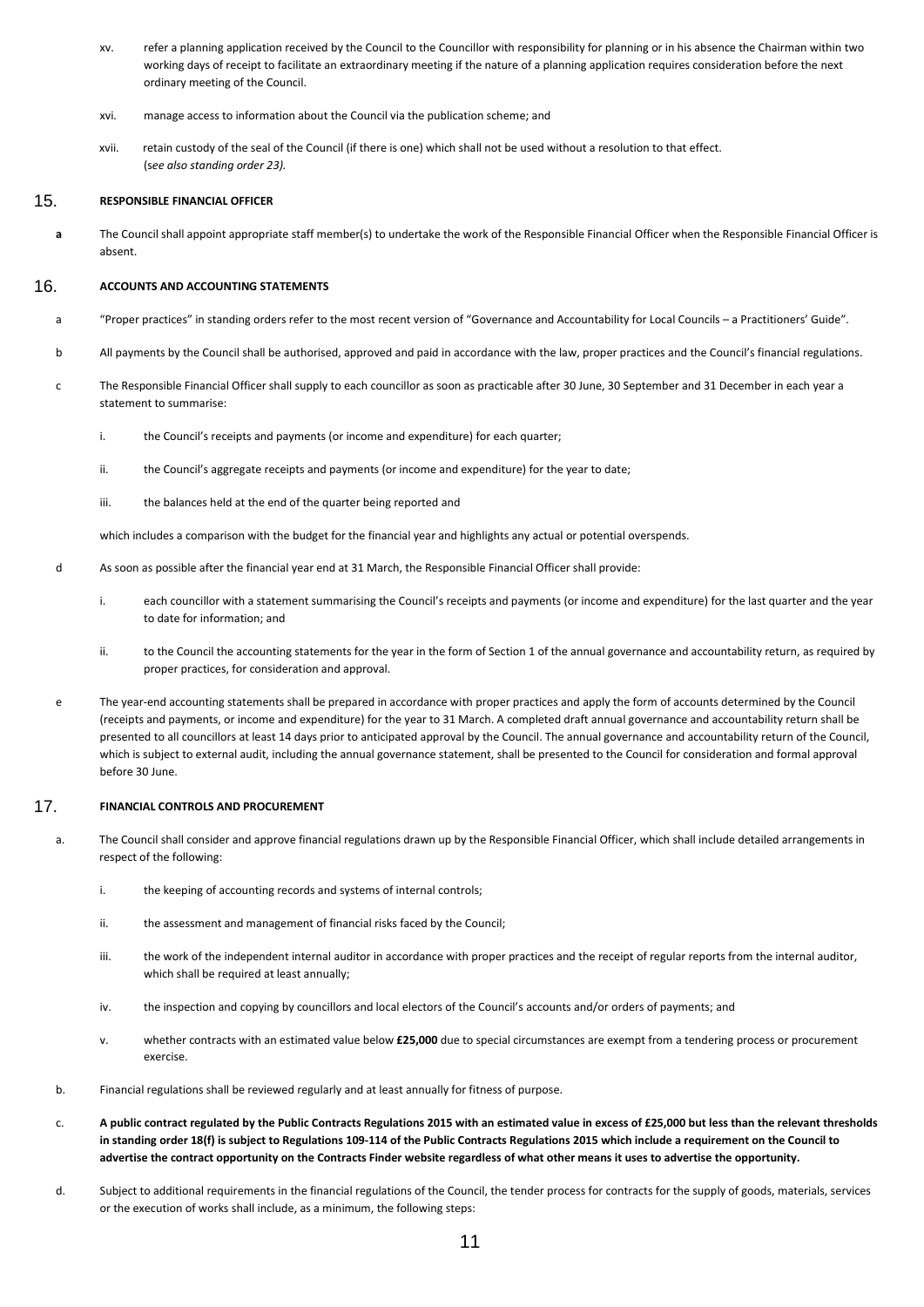- i. a specification for the goods, materials, services or the execution of works shall be drawn up;
- ii. an invitation to tender shall be drawn up to confirm (i) the Council's specification (ii) the time, date and address for the submission of tenders (iii) the date of the Council's written response to the tender and (iv) the prohibition on prospective contractors contacting councillors or staff to encourage or support their tender outside the prescribed process;
- iii. the invitation to tender shall be advertised in a local newspaper and in any other manner that is appropriate;
- iv. tenders are to be submitted in writing in a sealed marked envelope addressed to the Proper Officer;
- v. tenders shall be opened by the Proper Officer in the presence of at least one councillor after the deadline for submission of tenders has passed;
- vi. tenders are to be reported to and considered by the appropriate meeting of the Council or a committee or sub-committee with delegated responsibility.
- e. Neither the Council, nor a committee or a sub-committee with delegated responsibility for considering tenders, is bound to accept the lowest value tender.

*f) A public contract regulated by the Public Contracts Regulations 2015 with an estimated value in excess of £189,330 for a public service or supply contract or in excess of £4,733,252 for a public works contract (or other thresholds determined by the European Commission every two years and published in the Official Journal of the European Union (OJEU)) shall comply with the relevant procurement procedures and other requirements in the Public Contracts Regulations 2015 which include advertising the contract opportunity on the Contracts Finder website and in OJEU.*

*g) A public contract in connection with the supply of gas, heat, electricity, drinking water, transport services, or postal services to the public; or the provision of a port or airport; or the exploration for or extraction of gas, oil or solid fuel with an estimated value in excess of £378,660 for a supply, services or design contract; or in excess of £4,733,252 for a works contract; or £663,540 for a social and other specific services contract (or other thresholds determined by the European Commission every two years and published in OJEU) shall comply with the relevant procurement procedures and other requirements in the Utilities Contracts Regulations 2016.*

# <span id="page-11-0"></span>18. **HANDLING STAFF MATTERS**

- a A matter personal to a member of staff that is being considered by a meeting of Council is subject to standing order 11.
- b Subject to the Council's policy regarding absences from work, the Council's most senior member of staff shall notify the chairman of the council, or if he is not available, the vice-chairman (if there is one) of absence occasioned by illness or other reason and that person shall report such absence to the council at its next meeting.
- c The chairman of the council or in his absence, the vice-chairman shall upon a resolution conduct a review of the performance and annual appraisal of the work of staff. The reviews and appraisal shall be reported in writing and are subject to approval by resolution by the council.
- d Subject to the Council's policy regarding the handling of grievance matters, the Council's most senior member of staff (or other members of staff) shall contact the chairman of the council or in his absence, the vice-chairman in respect of an informal or formal grievance matter, and this matter shall be reported back and progressed by resolution of the council.
- e Subject to the Council's policy regarding the handling of grievance matters, if an informal or formal grievance matter raised by staff relates to the chairman or vice-chairman of the council, this shall be communicated to another member of the council, which shall be reported back and progressed by resolution of the council.
- f Any persons responsible for all or part of the management of staff shall treat as confidential the written records of all meetings relating to their performance, capabilities, grievance or disciplinary matters.

In accordance with standing order 11(a), persons with line management responsibilities shall have access to staff records referred to in standing order 19(f).

# <span id="page-11-1"></span>19. **RESPONSIBILITIES TO PROVIDE INFORMATION**

*See also standing order 21.*

- a **In accordance with freedom of information legislation, the Council shall publish information in accordance with its publication scheme and respond to requests for information held by the Council.**
- b. **Council shall publish information in accordance with the requirements of the Smaller Authorities (Transparency Requirements) (England) Regulations 2015.**
- <span id="page-11-2"></span>20. **RESPONSIBILITIES UNDER DATA PROTECTION LEGISLATION**

(Below is not an exclusive list). *See also standing order 11.*

- a **The Council may appoint a Data Protection Officer.**
- b **The Council shall have policies and procedures in place to respond to an individual exercising statutory rights concerning his personal data.**